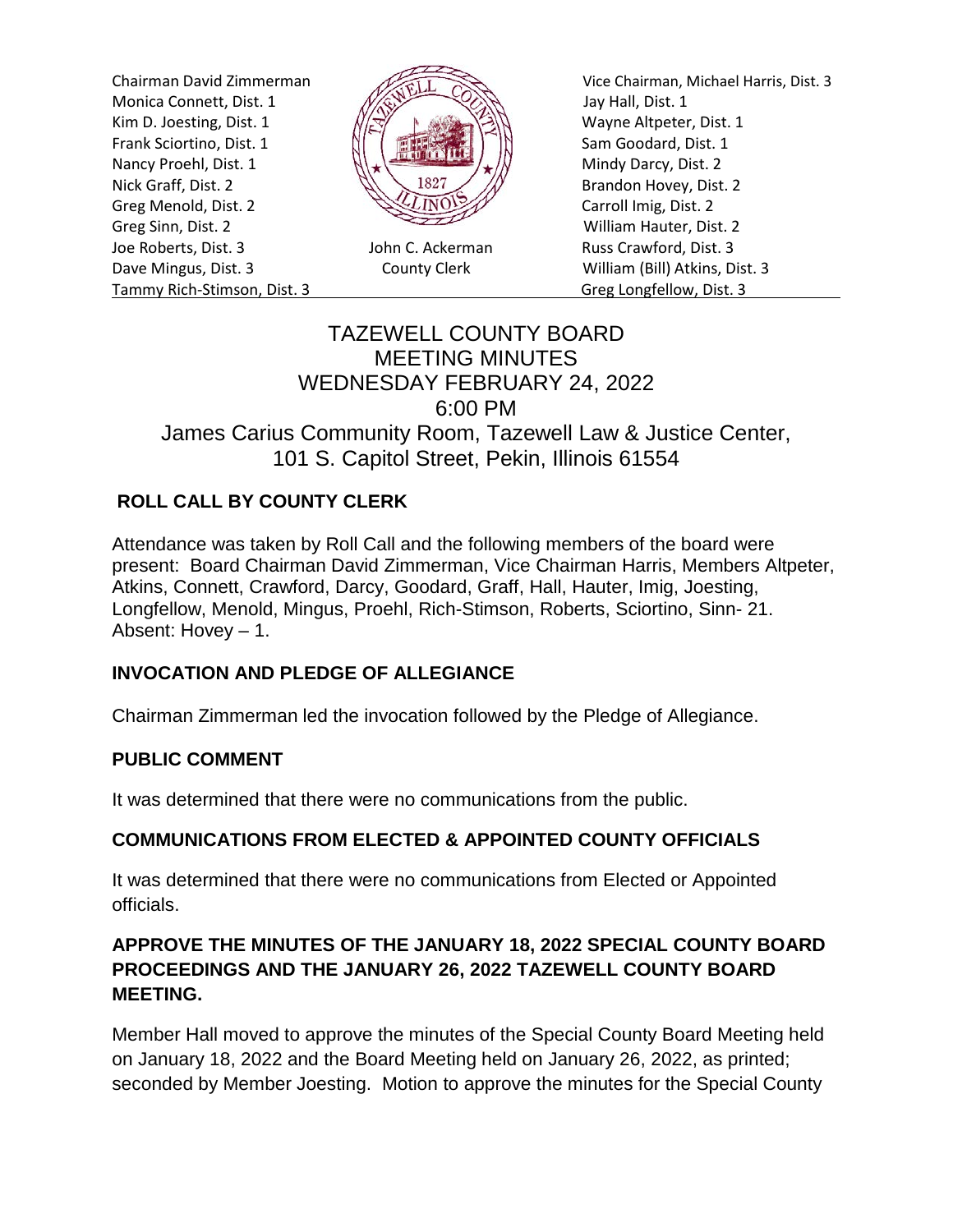# TAZEWELL COUNTY BOARD MINUTES FEBRUARY 23, 2022

Board Meeting held on January 18, 2022 and the Board Meeting held on January 26, 2022, as printed were approved by voice vote of 20 Yeas and 0 Nays.

# **IN-PLACE TRANSPORTATION COMMITTEE MEETING**

Meeting started at 6:03 PM and ended at 6:05 PM.

# **IN-PLACE PROPERTY COMMITTEE MEETING**

Meeting started at 6:05 PM and ended at 6:06 PM.

#### **IN-PLACE FINANCE COMMITTEE MEETING**

Meeting started at 6:06 PM and ended at 6:08 PM.

#### **CONSENT AGENDA**

**1. Health Services: Approve Intergovernmental Agreement with Creve Coeur for Animal Control Services, RESOLUTION HS-22-06.** 

**2. Health Services: Approve Intergovernmental Agreement with Mackinaw for Animal Control Services, RESOLUTION HS-22-07.** 

**3. Health Services: Approve Intergovernmental Agreement with Deer Creek for Animal Control Services, RESOLUTION HS-22-08.** 

**4. Health Services: Approve Intergovernmental Agreement with Marquette Heights for Animal Control Services, RESOLUTION HS-22-09.** 

**5. Health Services: Approve Intergovernmental Agreement with Delavan for Animal Control Services, RESOLUTION HS-22-10.** 

**6. Health Services: Approve Intergovernmental Agreement with North Pekin for Animal Control Services, RESOLUTION HS-22-11.** 

**7. Health Services: Approve Intergovernmental Agreement with South Pekin for Animal Control Services, RESOLUTION HS-22-12.** 

**8. Health Services: Approve Intergovernmental Agreement with Hopedale for Animal Control Services, RESOLUTION HS-22-13.** 

**9. Transportation: Approve PPUATS-21-00051-00-ES, RESOLUTION T-22-03.** 

**10. Transportation: Approve Local Public Agency Engineering Services Agreement for bridge replacement on Unsicker Road, RESOLUTION T-22-04.**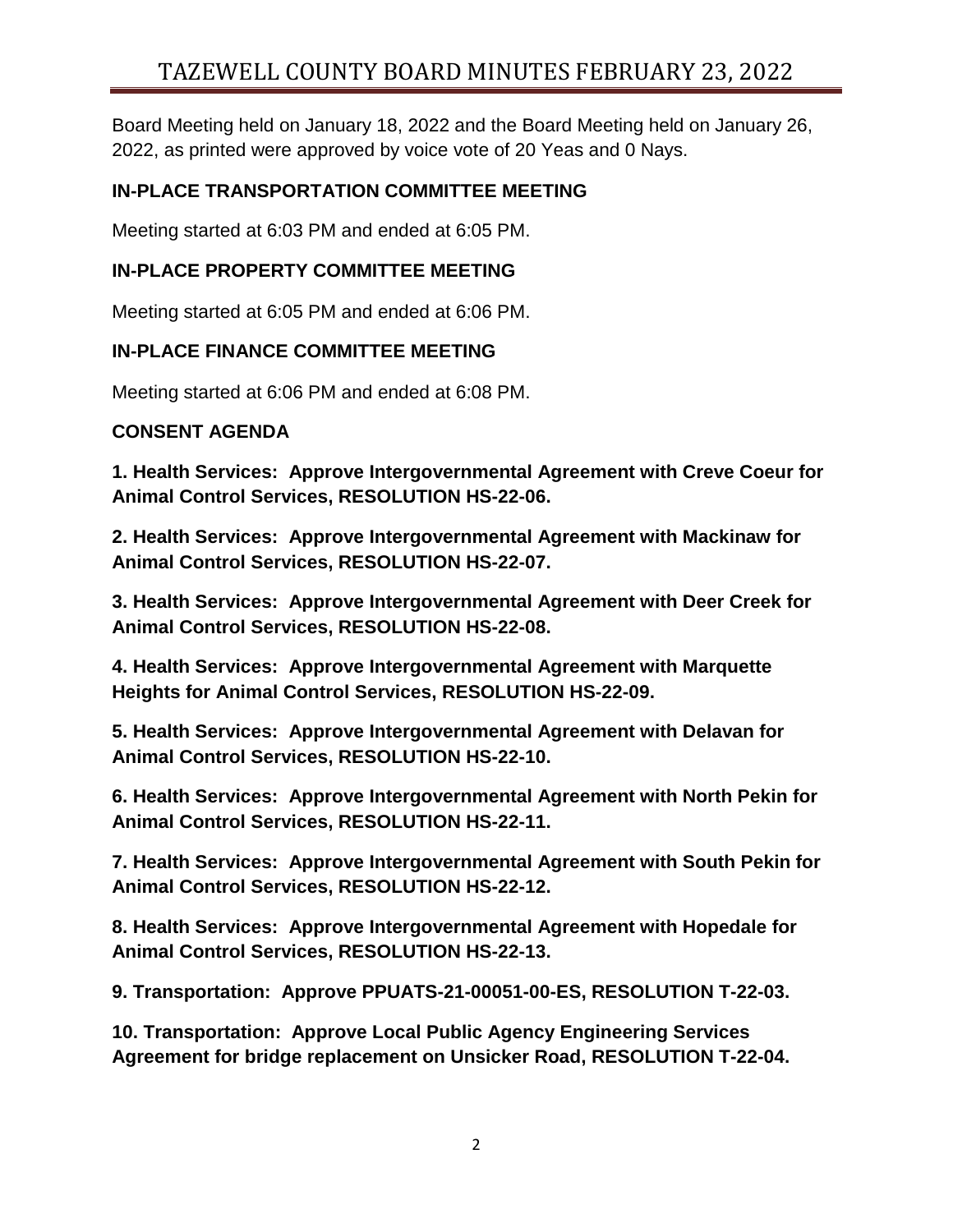**11. Transportation: Approve low bid for box culvert replacement, RESOLUTION T-22-05.** 

**12. Transportation: Approve Resolution Certifying Names to take the examination for County Engineer, RESOLUTION T-22-06.** 

**13. Transportation: Approve Resolution Requesting consent to the appointment of an Acting County Engineer, RESOLUTION T-22-07.** 

**14. Transportation: Approve Local Public Agency Engineering Services Agreement for repairs and improvements at the Tremont Highway Department, RESOLUTION T-22-08.** 

**15. Transportation: Approve Standard Agreement for Professional Services for improvements at the shop building at the Tremont Highway Department facility, RESOLUTION T-22-09.** 

**16. Transportation: Approve Resolution for Maintenance under the Illinois Highway Code, RESOLUTION T-22-10. Upon approval of In-Place Meeting.**

**17. Transportation: Approve Resolution for Improvement under the Illinois Highway Code, RESOLUTION T-22-11. Upon approval of In-Place Meeting.**

**18. Property: Approve Farnsworth Task Order for the Tazewell County Municipal Building project, RESOLUTION P-22-01. Upon approval of In-Place Meeting.**

**19. Finance: Approve transfer request for Court Services, RESOLUTION F-22-04.**

**20. Finance: Approve transfer request for County Board, RESOLUTION F-22-05.**

**21. Finance: Approve adjustment to the tax levy for tax year 2022, RESOLUTION F-22-06.**

**22. Finance: Approve agreement with Lauterbach & Amen, LLP for the GASB 74/75 Actuarial Valuation for FY21 through FY24, RESOLUTION F-22-07. Upon approval of In-Place meeting.**

**23. Executive: Approve agreement for a Hearing Officer for the Tazewell County Code Hearing Unit, RESOLUTION E-22-15.**

**24. Executive: Approve agreement for a substitute Hearing Officer for the Tazewell County Code Hearing Unit, RESOLUTION E-22-16.**

**25. Executive: Approve Lost Revenue Standard Allowance Ordinance, RESOLUTION E-22-17.**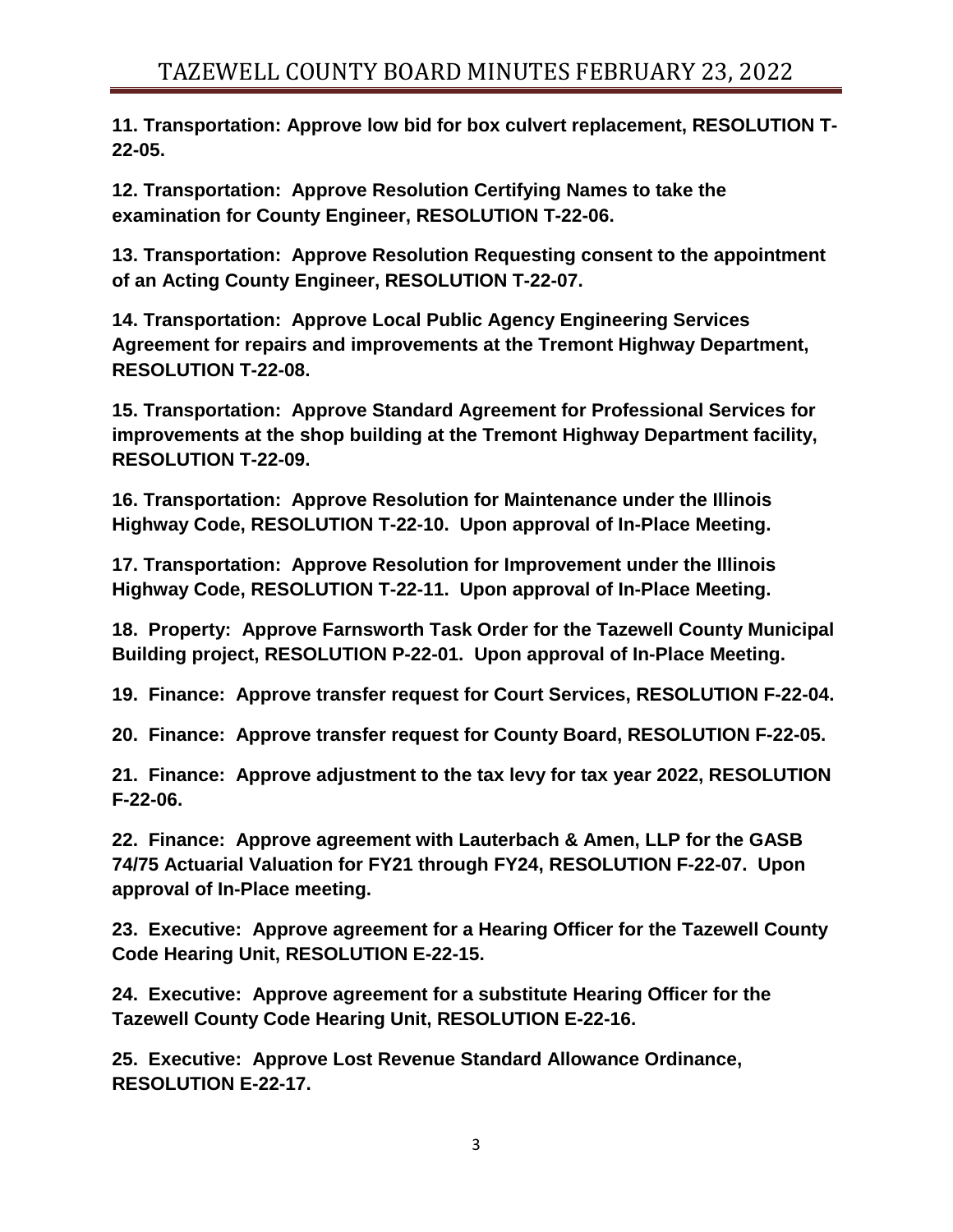**26. Executive: Approve amendment to Tazewell County Code Title 3, Chapter 32.046 Emergency Telephone System Board Membership, RESOLUTION E-22-18.**

**27. Executive: Approve the eighth invoice for CDBG-RLF Closeout Grant 18- 248591, RESOLUTION E-22-20.**

**28. Executive: Approve the first invoice for CDBG-RLF Closeout Grant 18- 238592, RESOLUTION E-22-21.**

**29. Executive: Approve the appointment of Community Development Administrator, RESOLUTION E-22-23.**

**30. Executive: Approve acceptance of resignation of District 2 County Board Member, RESOLUTION E-22-19.**

Member Crawford moved to approve the Consent Agenda items as outlined in the Agenda packet; seconded by Member Graff. The Consent Agenda was approved by voice vote of 20 Yeas; 0 Nays.

The following items were removed from the Consent Agenda for further discussion.

**Item 13 Transportation:** Member Menold indicated an Acting County Engineer was named and a minimum salary needed to be listed on the resolution. Member Menold motioned to amend Resolution T-22-07; seconded by Member Connett. The amendment was passed by voice vote of 20 Yeas; 0 Nays. Motion to approved Amended Resolution T-22-07 was passed by voice vote of 20 Yeas; 0 Nays.

**Item 16 Transportation:** Member Proehl moved to approve resolution for maintenance under the Illinois Highway Code; seconded by Member Darcy. Motion to approve Resolution T-22-10 was passed by voice vote of 20 Yeas; 0 Nays.

**Item 17 Transportation:** Member Roberts moved to approve resolution for improvement under the Illinois Highway Code; seconded by Member Rich-Stimson. Motion to approve Resolution T-22-11 was passed by voice vote of 20 Yeas; 0 Nays.

**Item 18 Property:** Member Connett requested an explanation of the process of this task order. Chairman Zimmerman explained the Property Committee was working with Farnsworth. Property Committee Chairperson Longfellow indicated the discussion was regarding a new building along Elizabeth Street. Member Joesting moved to approve Farnsworth Task Order for the Tazewell County Municipal Building; seconded by Member Sciortino. Motion to approve Resolution P-22-01 was passed by voice vote of 20 Yeas; 0 Nays.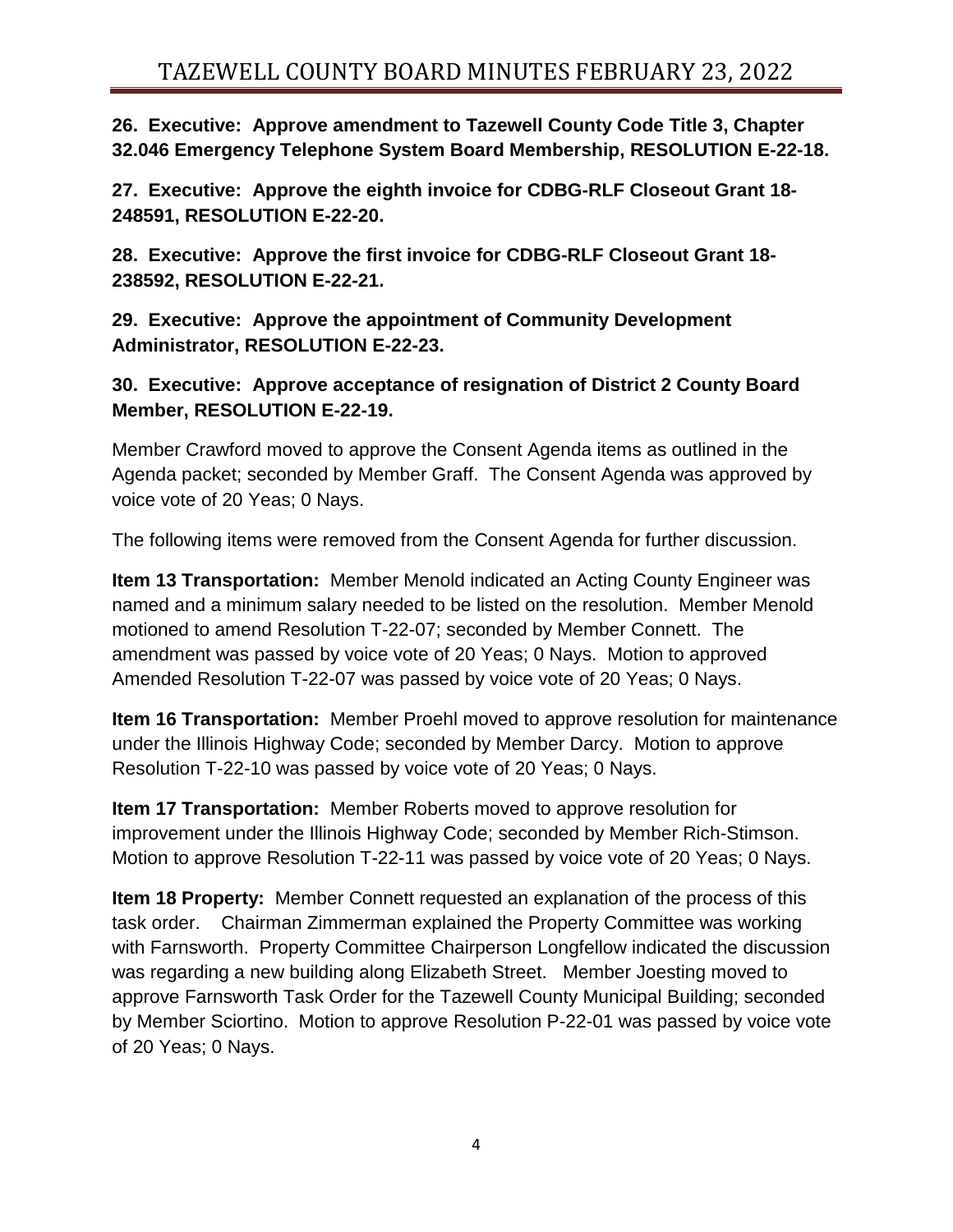# TAZEWELL COUNTY BOARD MINUTES FEBRUARY 23, 2022

**Item 21 Finance:** Member Graff stated this item passed the Finance Committee because he felt the entire board needed to have their voice heard regarding this matter. He indicated the State of Illinois passed legislation recently allowing taxing bodies to recoup loss revenue from certificates of errors. Member Graff voiced concern because Tazewell County was eligible to collect \$58,305.88, but if the County collected that amount it would be passed on to the taxpayers as an assessment against their properties.

Chairman Zimmerman stated a yes vote on this resolution would allow the County to collect this revenue and a no vote would decline the revenue.

Member Atkins voiced concern about this legislation and encouraged the board vote no on this resolution.

Member Crawford agreed with Member Atkins and suggested a no vote from the board.

In response to Member Sinn's question, County Clerk Ackerman explained the legislation and how it effects the different districts within Tazewell County.

Motion on the floor by Member Graff; seconded by Member Roberts to approve adjustment to the tax levy for tax year 2022 Failed by voice vote of 0 Yeas; 20 Nays.

**Item 22 Finance:** Member Imig moved to approve agreement with Lauterbach & Amen, LLP for the GASB 74/75 Actuarial Valuation for FY21 through FY24; seconded by Member Atkins. Motion to approve Resolution F-22-07 passed by voice vote of 20 Yeas; 0 Nays.

**Item 25 Executive:** Member Atkins explained this ordinance replaced the original figure allowed for lost revenue. Member Graff stated Tazewell County received \$25 million in American Rescue Plan Spending and the county can authorize \$10 million to be declared as loss revenue.

Motion by Member Atkins to approve lost revenue standard allowance ordinance; seconded by Member Graff. Motion to Approve Resolution E-22-17 passed by voice vote of 20 Yeas; 0 Nays.

# **UNFINISHED BUSINESS**

It was determined that there was no unfinished business.

#### **NEW BUSINESS**

It was determined that there was no new business